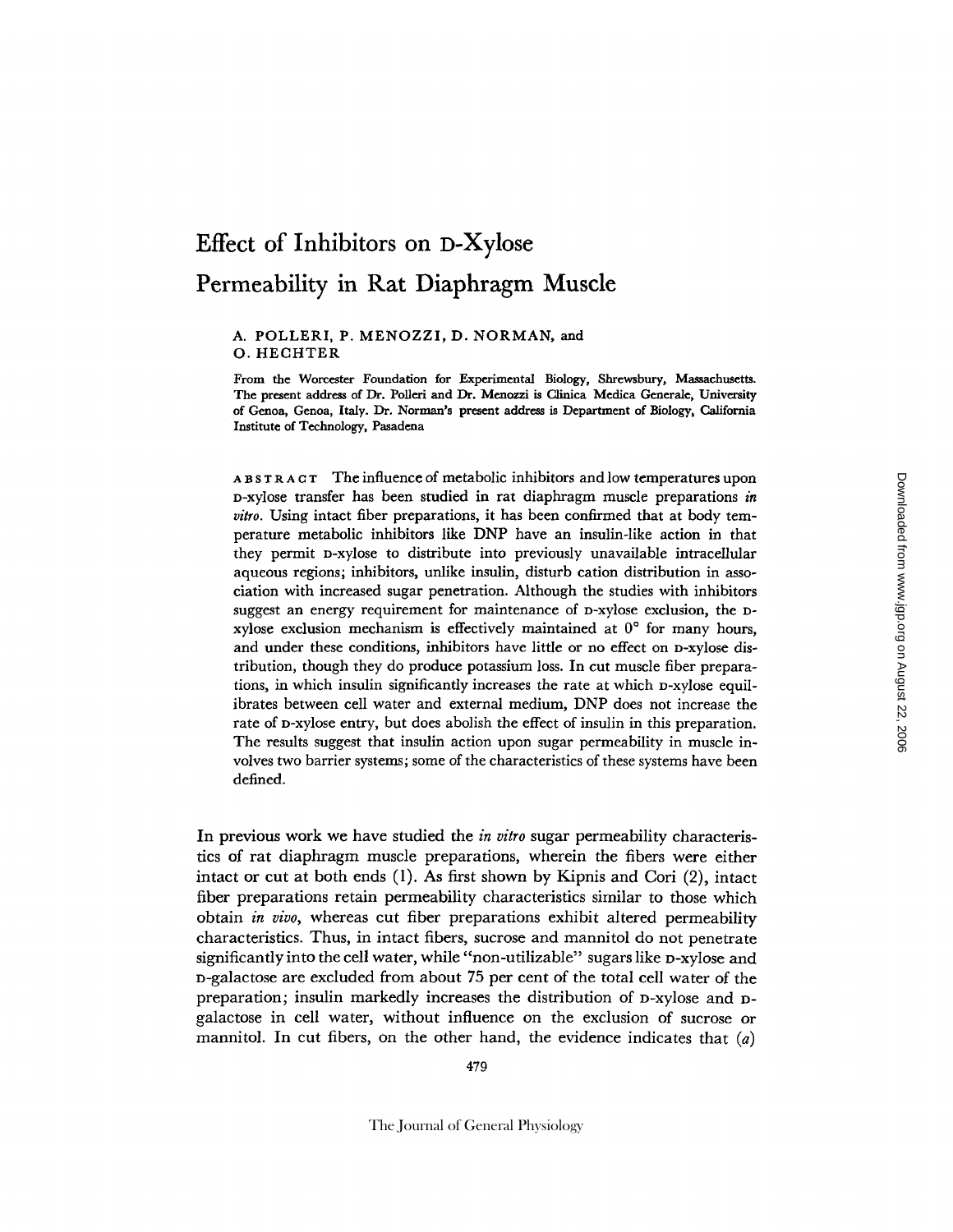mannitol and sucrose penetrate into the fibers *via* the cut ends and distribute in sizable fractions of the cell water,  $(b)$  p-xylose and p-galactose enter and distribute in the total cell water, and  $(c)$  insulin increases the rate of D-xylose and D-galactose equilibration between extra- and intracellular water.

In an attempt to elucidate the action of insulin upon sugar transfer, we have studied the influence of dinitrophenol (DNP) and other metabolic inhibitors as well as other factors upon D-xylose entry into intact muscle fibers; in addition we have compared the effect of DNP upon D-xylose entry in the cut as well as in intact muscle fibers, in the presence and absence of insulin. While these studies were in progress, Randle and Smith (3) reported that anaerobiosis and inhibitors like dinitrophenol, arsenite, and cyanide have an "insulin-like" effect in that they facilitate p-xylose penetration into the cell water of intact preparations.

## **METHODS**

The methods of preparing intact and cut fiber rat diaphragm muscle preparations and estimating pentose, sucrose, and inulin, as well as evaluating D-xylose penetration into the cell water of the preparation have been previously described (1). We have again assumed that sucrose is a measure of extracellular space in the intact diaphragm preparation and that inulin measures the extracellular space in cut hemidiaphragms.

The cut hemidiaphragm preparations were incubated in 5 ml. of Krebs-Ringer phosphate buffer containing 5 mg. per ml. D-xylose plus 7 mg. per ml. inulin. The intact preparations were incubated in 50 ml. of a modified Krebs-Ringer phosphate, containing the following (in milliequivalents per liter); NaC1 (128), KC1 (5.1),  $CaCl<sub>2</sub>(2.7)$ , MgSO<sub>4</sub> (1.0), Na phosphate buffer (20) pH 7.2, and D-xylose at either 4 or 5 rag. per ml. plus sucrose at 8 or 10 mg. per ml. Unless otherwise stated all incubations were at 37.5° with shaking, with 100 per cent oxygen as gas phase. In the experiments involving insulin, a crystalline Zn insulin Lilly preparation was used at a maximal concentration of 0.3 unit per ml.

In certain of these experiments, the distribution of monovalent cations in muscle fibers was studied using methods previously described (4). Sodium and potassium were measured with a flame photometer using lithium ion as internal standard; lithium was estimated by flame photometry using the direct method. The intracellular concentration of ions was calculated on the assumptions that sucrose and inulin are a measure of the extracellular compartment of the tissue in intact and cut preparations respectively, and that the cation concentrations in the medium and in the extracellular space are equivalent.

#### RESULTS

Table I illustrates results obtained when intact diaphragm preparations are incubated at  $37.5^{\circ}$  for one hour with DNP, azide, or iodoacetate. It can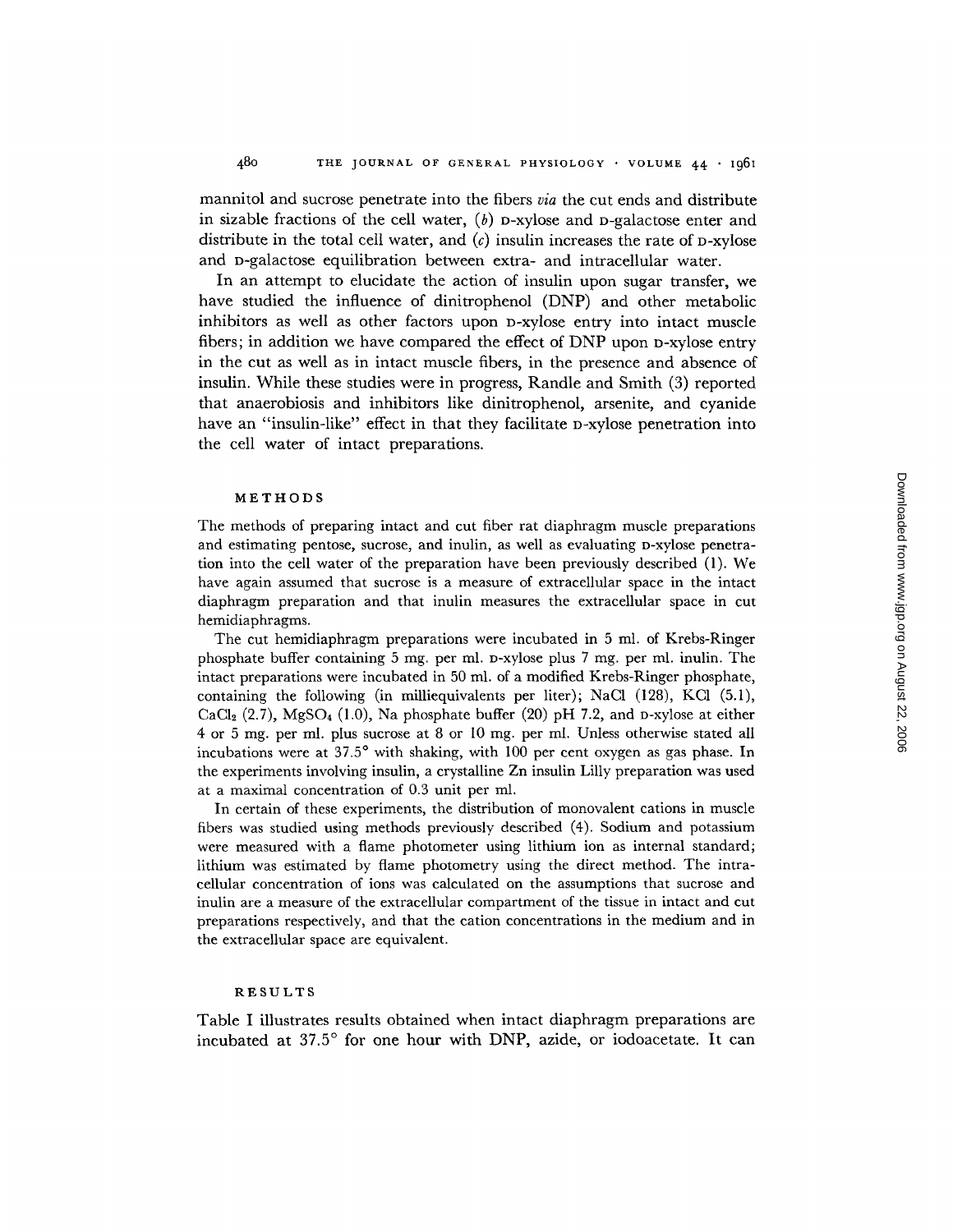be seen, in confirmation of Randle and Smith (3), that these metabolic inhibitors increase the distribution of D-xylose in the cell water of intact fiber preparations without marked influence on extracellular space as evaluated by sucrose. It should be noted, however, that there are striking differences between inhibitors and insulin with regard to the cellular distribution of potassium and sodium. Both DNP and azide decrease the intracellular potassium; the potassium loss with DNP, but not with azide, is associated with a gain of sodium, but the sodium entry does not balance the potassium loss.

| TABLE I                                     |
|---------------------------------------------|
| THE EFFECT OF METABOLIC INHIBITORS          |
| ON THE DISTRIBUTION OF D-XYLOSE AND SUCROSE |
| IN INTACT DIAPHRAGM PREPARATIONS            |
| INCUBATED FOR 1 HOUR AT 37.5°               |

|                                | D-Xylose                        |                                | Intracellular cations |                 |  |
|--------------------------------|---------------------------------|--------------------------------|-----------------------|-----------------|--|
|                                | Extracellular sucrose<br>space* | Distribution<br>in cell water! | ĸ                     | Na              |  |
|                                | ml. per 100 gm.                 | Per cent                       | mu per liter          |                 |  |
| Normal                         | $23.5 \pm 4(25)$ §              | $24.0 \pm 1(7)$                | $133\pm4(7)$          | $37.1 \pm 2(7)$ |  |
| Insulin                        | $23.5 \pm 4(24)$                | $65.5 \pm 1(7)$                | $153 \pm 6(7)$        | $32.3 \pm 3(7)$ |  |
| $DNP$ (0.2 mm)                 | $20.7 \pm 2(8)$                 | $81.6 \pm 6(6)$                | $46.7 \pm 7(6)$       | $82.0 \pm 6(6)$ |  |
| DNP $(0.02 \text{ }\text{m})$  | $24.0 \pm 3(5)$                 | $73.8 + 4(5)$                  | $65.4 \pm 2(5)$       | $57.6 \pm 4(5)$ |  |
| Na azide $(1.0 \text{ mm})$    | $23.6 \pm 1(7)$                 | $85.0 \pm 6(11)$               | $72.7 \pm 3(11)$      | $39.2 + 4(9)$   |  |
| " plus insulin                 | $24.0 \pm 1(6)$                 | $84.9 \pm 6(6)$                |                       |                 |  |
| $Iodoacetate (1.0 \text{ mm})$ | $19.5 \pm 1(4)$                 | $81.0 \pm 3(4)$                |                       |                 |  |
| $\epsilon$<br>plus insulin     | $19.3 \pm 1(4)$                 | 81.0 $\pm$ 3(4)                |                       |                 |  |

\* Volume of sucrose distribution in muscle (wet weight).

Calculated on the assumption that sucrose is a measure of the extracellular water,

§ Mean, standard error, and number of determinations.

Thus, both of these inhibitors reduce the total intracellular concentration of monovalent cations. It may be noted in Table I, however, that in the presence of inhibitors (a) intracellular potassium while lowered, nevertheless is still accumulated against an apparent gradient, and that external sodium is still excluded, in large part, from the fiber water at a time when the D-xylose exclusion mechanism does not appear to be operative, and  $(b)$  sucrose still is excluded from the cell. Insulin, in marked contrast to the inhibitors, increases intracellular potassium and tends to decrease intracellular sodium. The metabolic poisons studied thus appear to exert a generalized deleterious effect upon the permeability properties of the intact muscle fibers, whereas insulin acts to facilitate sugar entry without disturbing cation distribution.

Following treatment with DNP, the intact diaphragm preparation is similar to the cut hemidiaphragm in that D-xylose enters and equilibrates in most or all the cell water in both preparations. Table II shows the rate of n-xylose entry into the cell water of intact preparations pretreated with inhibitor and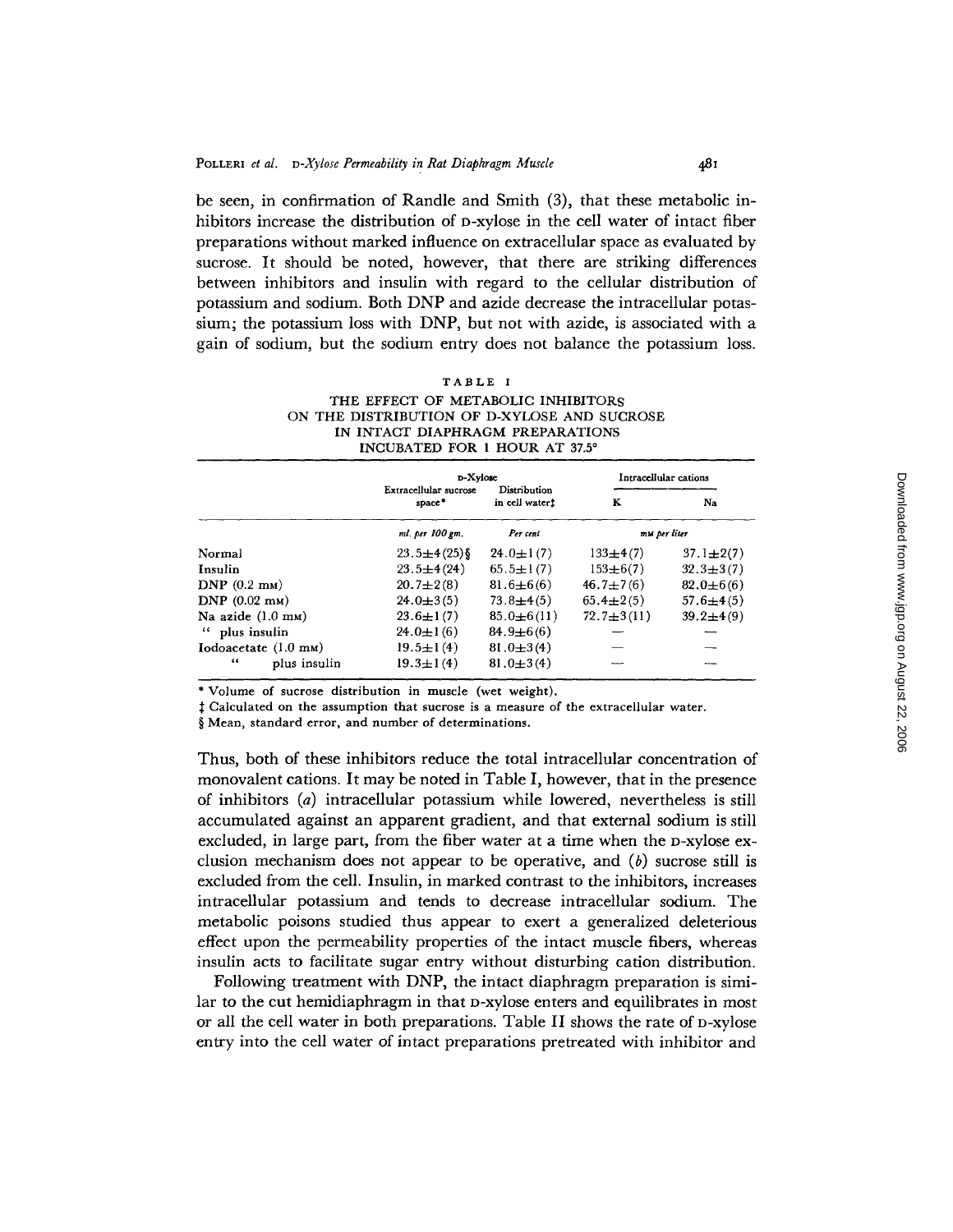of hemidiaphragms, with or without DNP, in the presence and absence of added insulin. The intact diaphragm preparations were preincubated with DNP (0.2 mm) for 1 hour at  $37.5^{\circ}$  in the absence of D-xylose, then transferred to fresh medium containing D-xylose plus inhibitor; the hemidiaphragm preparations were not pretreated with DNP. These results may be summarized as follows:  $(a)$  In hemidiaphragms, DNP has no detectable influence on the rate of sugar entry in the absence of added insulin, but does abolish the effect of insulin upon  $D$ -xylose entry. (b) The rate of entry of  $D$ -xylose

| TABLE II                                            |
|-----------------------------------------------------|
| THE RATE OF D-XYLOSE ENTRY INTO THE CELL WATER      |
| OF HEMIDIAPHRAGMS AND INTACT DIAPHRAGM PREPARATIONS |
| PRETREATED WITH DNP                                 |

|                           | Per cent distribution in cell water at varying intervals of incubation (min.)* |             |             |                |  |
|---------------------------|--------------------------------------------------------------------------------|-------------|-------------|----------------|--|
|                           | 7.5                                                                            | 15          | 30          | 60             |  |
| Cut fibers                |                                                                                |             |             |                |  |
| No additions              | $43\pm2(6)$ $\pm$                                                              | $64\pm2(6)$ | $78 + 2(4)$ | $94\pm 6(4)$   |  |
| Insulin                   | $52\pm3(7)$                                                                    | $79+2(6)$   | $92\pm3(5)$ | $100 \pm 3(4)$ |  |
| <b>DNP</b>                | $38\pm2(10)$                                                                   | $64\pm3(6)$ | $79 + 3(4)$ | $96 \pm 4(6)$  |  |
| $DNP +$ insulin           | $41\pm2(10)$                                                                   | $65+4(6)$   | $77 + 4(6)$ | $96\pm2(6)$    |  |
| Pretreated intact fibers§ |                                                                                |             |             |                |  |
| DNP                       | $27 \pm 1(4)$                                                                  | $52+2(4)$   | $82+2(4)$   | $92 \pm 3(4)$  |  |
| $DNP +$ insulin           | $29 \pm 1(4)$                                                                  | $54\pm2(4)$ | $83+4(4)$   | $93 \pm 3(4)$  |  |

\* Based upon the assumption that inulin is a measure of extracellular space in the cut fibers of hemidiaphragms; in the intact fiber preparations, the sucrose space after 1 hour of incubation in DNP  $(cf.$  Table I) was assumed to represent the extracellular space during the 2nd hour of incubation.

 $~\ddagger$  Mean, standard error, and number of determinations.

§ Preincubated for 1 hour at  $37.5^{\circ}$  with DNP (0.2 mm).

into intact fibers pretreated with DNP is not increased by insulin. (c) The rate of D-xylose entry in intact fibers, pretreated with DNP, is essentially similar to that observed in cut fibers in the absence of added insulin.

Attempts to reverse the effect produced by pretreatment with DNP by "washing" the intact preparation in Ringer's several times prior to the second incubation period, were uniformly unsuccessful. In preparations incubated for 1 hour at 37.5 ° with DNP, washed twice with 50 ml. of fresh medium, and then incubated in medium without inhibitor, the entry rate of D-xylose was similar to that observed when inhibitor had been present in both incubation periods, and no effect of insulin on D-xylose entry could be detected. These results may be an expression of irreversible damage to the system, or be a consequence of the ineffectiveness of our washing procedure in removing DNP from the tissue.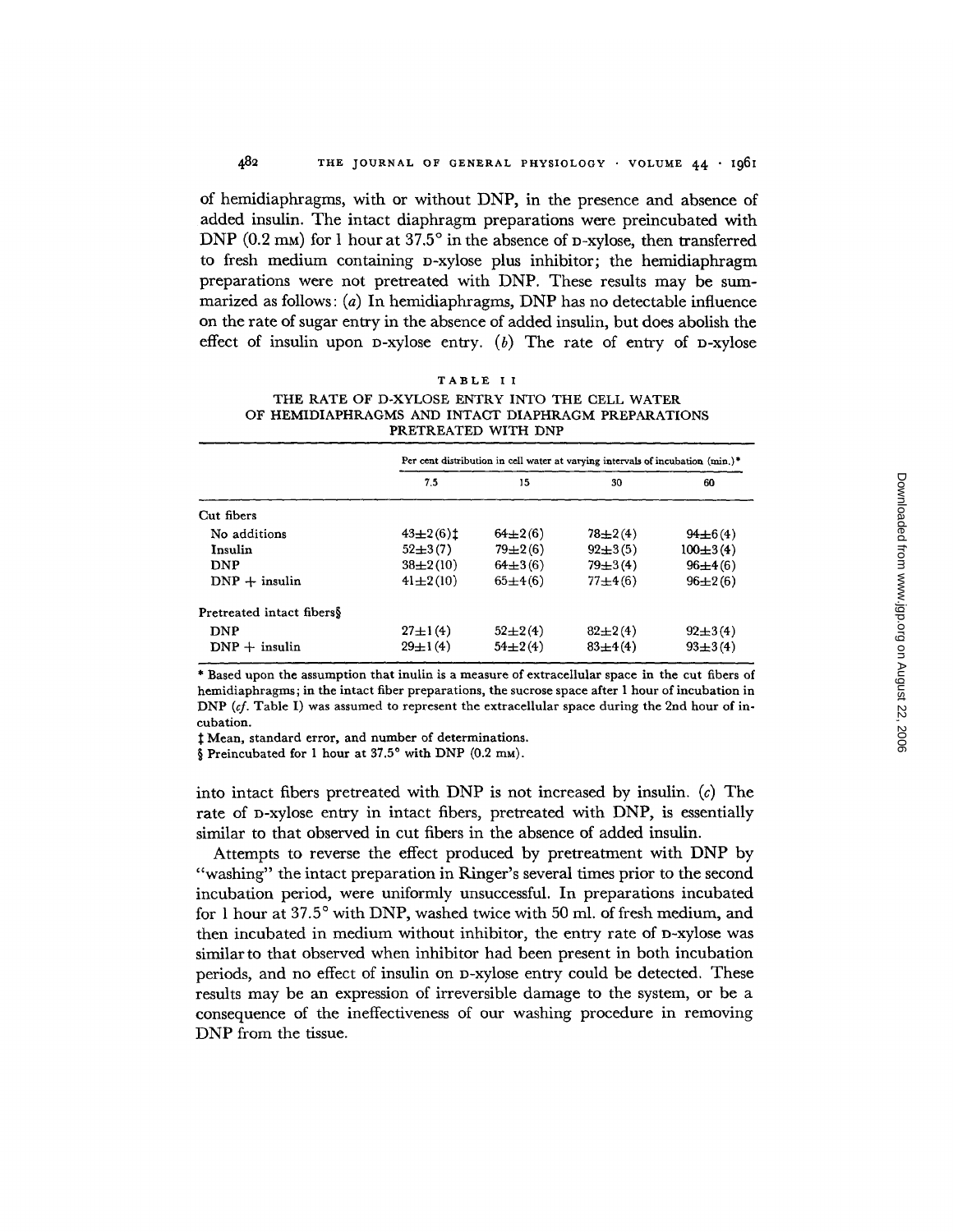To obtain information about the energy requirement for the maintenance of the D-xylose exclusion mechanism, intact diaphragm preparations were incubated in Ringer's medium with D-xylose at  $0^{\circ}$  for 1 to 8 hours. These results shown in Table III demonstrate that after 8 hours at  $0^{\circ}$ , p-xylose distributes in only 40 per cent of the cell water. If the D-xylose exclusion mechanism is damaged by preincubation with DNP  $(0.2 \text{ mm})$  at  $37.5^{\circ}$  for 1 hour and the preparation is subsequently incubated with fresh medium containing

|  | г | ABLE |  |  |  |  |  |  |  |
|--|---|------|--|--|--|--|--|--|--|
|--|---|------|--|--|--|--|--|--|--|

| THE DISTRIBUTION OF D-XYLOSE IN THE FIBER WATER OF |  |
|----------------------------------------------------|--|
| PREPARATIONS INCUBATED AT 0°C. IN THE PRESENCE     |  |
| AND ABSENCE OF INHIBITORS                          |  |

|                              | Per cent xylose         |                               | Intracellular cations         |                   |                 |
|------------------------------|-------------------------|-------------------------------|-------------------------------|-------------------|-----------------|
|                              | Period of<br>incubation | Extracelluar<br>sucrose space | distribution in<br>cell water | K                 | Na              |
|                              | hrs.                    |                               |                               | µи per ml.        |                 |
| Normal medium                | ı                       | $22.5 \pm 1(7)^*$             | $19+5(7)$                     | $143.3 \pm 5(7)$  | $35.5 \pm 1(7)$ |
|                              | $\overline{2}$          | $22.0 \pm 1(8)$               | $24\pm 6(8)$                  | $135.5 \pm 6(8)$  | $45.0 \pm 5(8)$ |
|                              | 4                       | $22.1 \pm 1(4)$               | $34\pm4(4)$                   | $142.0 \pm 3(4)$  | $44.1 \pm 5(4)$ |
|                              | 8                       | $26.7 + 2(4)$                 | $40\pm3(4)$                   | $127.0 \pm 7(4)$  | $50.2 \pm 8(4)$ |
| $DNP(0.2 \text{ mm})$        | I                       | $23.5 \pm 1(10)$              | $14 \pm 1(10)$                | $137.6 \pm 3(10)$ | 41.0 $\pm$ 2(6) |
|                              | $\overline{2}$          | $22.0 \pm 1(4)$               | $28\pm3(4)$                   | $97.2 \pm 2(4)$   | 41.6 $\pm$ 1(4) |
| $\text{Na}N_{2}$ (1.0 mm)    | ı                       | $22.5 \pm 1(10)$              | $23 \pm 1(10)$                | $108.5 \pm 2(4)$  | $29.1 \pm 1(4)$ |
|                              | $\overline{2}$          | $21.5 \pm 1(4)$               | $32 \pm 1(5)$                 | $85 \pm 5(4)$     | $41.3 \pm 1(4)$ |
| Preincubated DNP             | 1                       | $23.0 \pm 1(4)$               | $53 + 2(4)$                   |                   |                 |
| at $37.5^\circ$ <sup>1</sup> | $\overline{2}$          | $23.5 \pm 2(4)$               | $75 + 3(4)$                   |                   |                 |

\* Mean, standard error, and number of **determinations.** 

:~ Preincubated with 0.2 mM DNP at 37.5 ° for 1 hour and **then transferred to fresh** medium containing **p-xylose** at  $0^{\circ}$  and incubated for 2 hours as indicated.

D-xylose at  $0^{\circ}$  (cf. Table III), D-xylose penetration into the cell water can be readily demonstrated, the sugar distributing in 75 per cent of the cell water after 2 hours at  $0^{\circ}$ . It may be noted that p-xylose penetration at  $0^{\circ}$  into inhibitor-pretreated preparations is slow relative to the rate at 37.5° (halftime of complete equilibration being approximately five times greater at 0° than at 37.5°; compare Tables II and III). These results which demonstrate that at  $0^{\circ}$  the D-xylose exclusion mechanism retains its effectiveness for periods as long as 8 hours indicate that there is only a modest energy requirement for maintenance of the exclusion process at this temperature. Under these conditions, DNP and azide likewise have little effect on the D-xylose exclusion mechanism as can be seen in Table III. It should be noted, in Table III, that at  $0^{\circ}$  these inhibitors retain their ability to cause potassium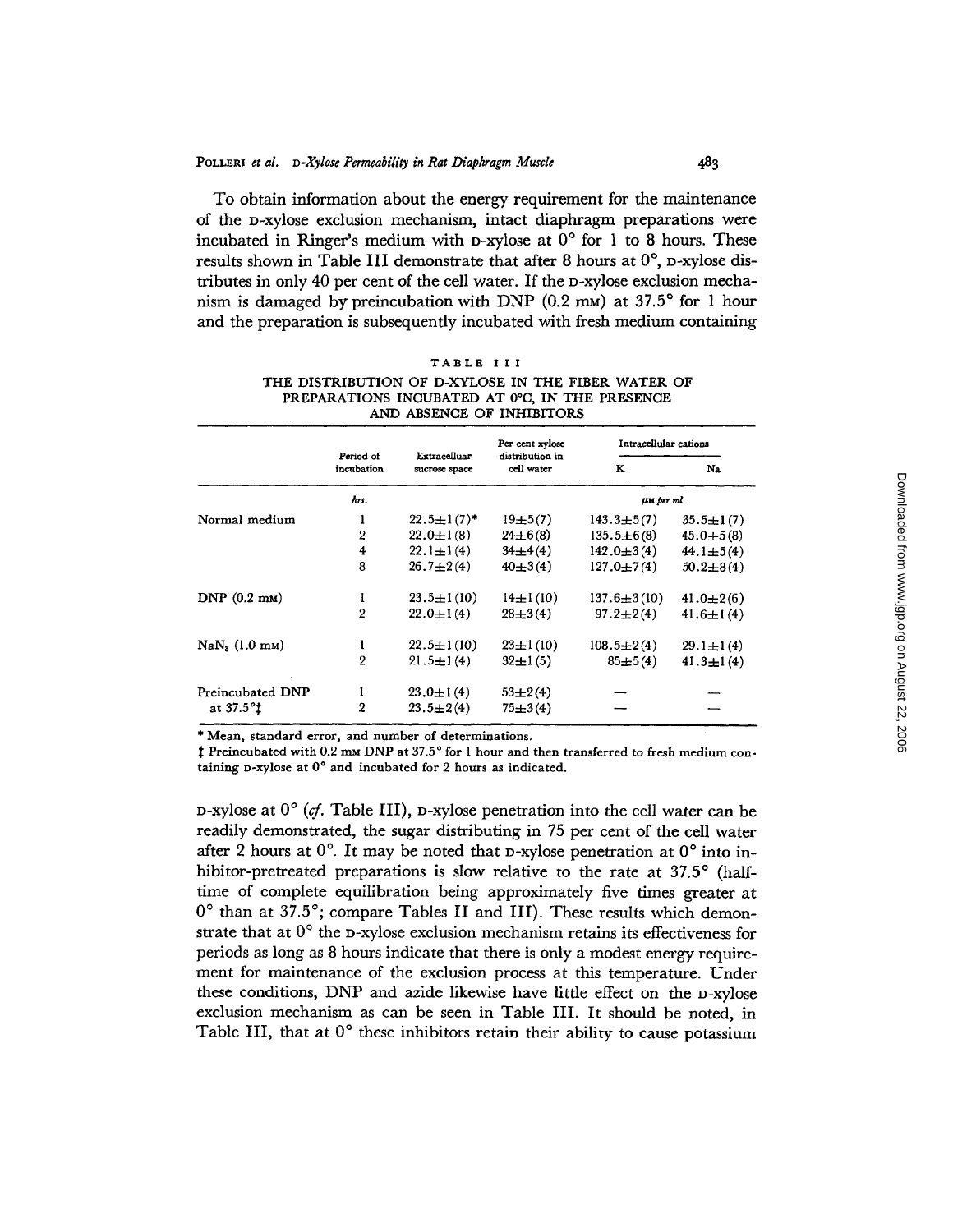loss from muscle, azide (1 mm) producing a somewhat greater effect than DNP (0.2 mm). As was previously observed at  $37.5^{\circ}$  (*cf.* Table I) the potassium loss produced by these inhibitors is not accompanied by a corresponding gain of sodium; indeed, the sodium exclusion properties of the diaphragm preparations incubated at  $0^{\circ}$  are maintained almost as well, whether inhibitors are present or absent.

### DISCUSSION

The present studies help to define certain aspects of insulin action upon sugar penetration in muscle, in that two insulin-responsive barrier systems appear to be involved. One, evident in the intact fiber preprations, which acts to exclude D-xylose from the cell water may be designated as inhibitor-sensitive since at 37.5° this restraining system can be removed by dinitrophenol and other metabolic inhibitors, as first shown by Randle and Smith (3). The other barrier system, evident in cut muscle fibers, does not exclude D-xylose, but is modified by insulin so that the rate of sugar equilibration is increased; this system may be designated as inhibitor-insensitive, since DNP had no significant effect on the rate of p-xylose entry in hemidiaphragms. If the inhibitor-sensitive mechanism in intact fibers is postulated to be localized at the cell membrane, it would appear to be necessary to postulate that in cut fibers, insulin influences an alternative barrier system, presumably cytoplasmic, which restricts intracellular permeation of sugars within the cell. While the available data do not permit a definitive localization of the site of insulin action upon sugar penetration, the suggestion arises as in our previous studies (1) that the effect of insulin on sugar permeability may involve modification of a cytoplasmic system. The substantial evidence in hemidiaphragm preparations for effects of insulin on glycogen synthesis and amino acid incorporation into protein which cannot be explained in terms of accelerated sugar transfer or amino acid transport (5, 6) supports the contention that insulin action involves modification of the cellular interior (7, 8) as well as the cell surface.

Although the locus of the D-xylose exclusion mechanism in intact fibers is uncertain, our studies on low temperature and inhibitors do provide a basis for defining certain characteristics of this system. The fact that at  $37.5^{\circ}$ , DNP and azide promote increased distribution of D-xylose in the cell water may he interpreted to indicate that at this temperature metabolic energy is required to maintain a system which excludes D-xylose. In essence, this is a restatement of the basic aspect of the theory proposed by Randle and Smith which postulates that the entry of sugars like D-glucose and D-xylose is restrained by a process dependent upon a substance generated during oxidative phosphorylation. Our studies reveal that at  $0^\circ$ , the system maintains its effectiveness for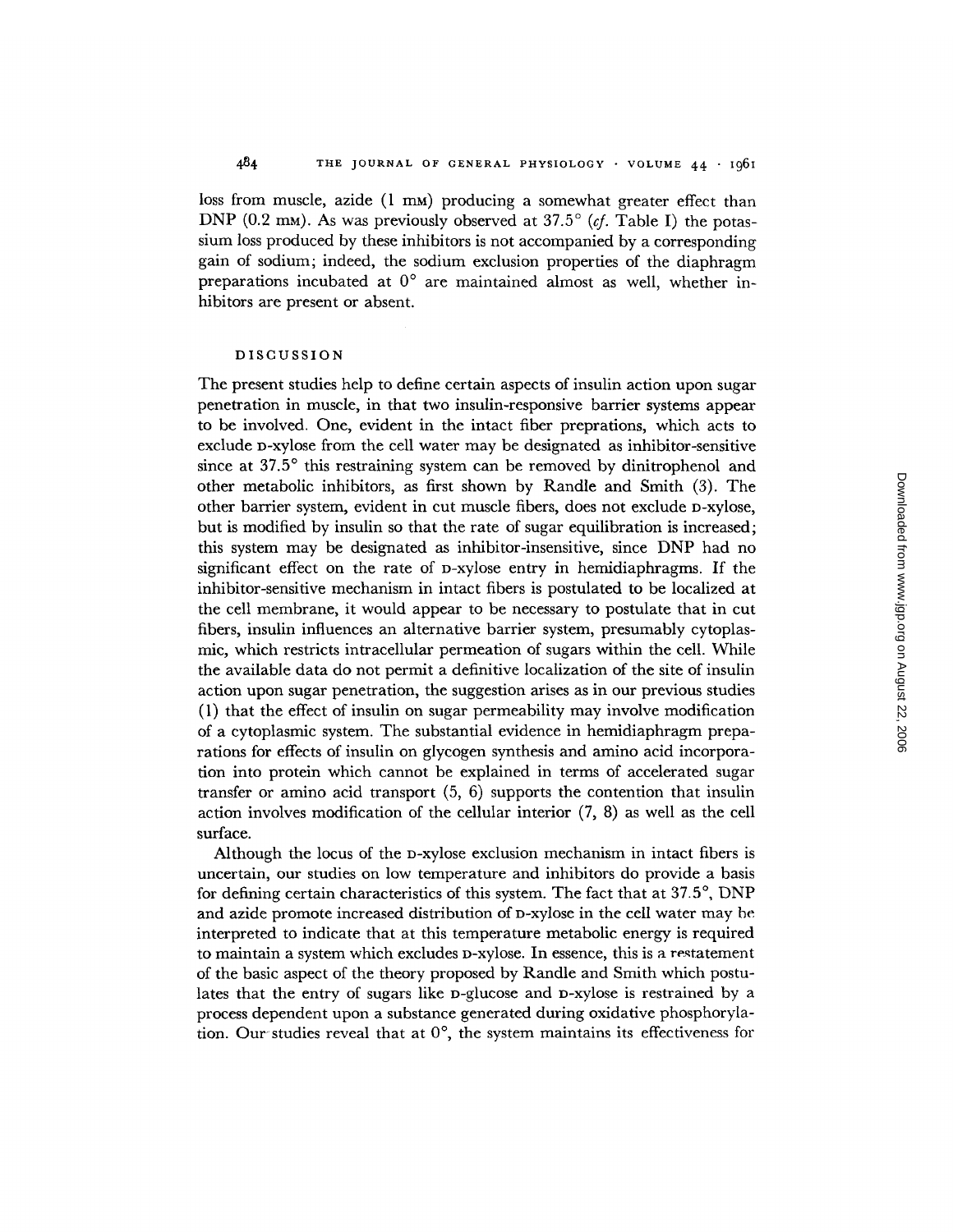long periods of time, and that under these conditions DNP and azide have little or no effect. It would therefore appear that at  $0^\circ$ , the D-xylose exclusion mechanism is relatively "stable" and has only a modest energy requirement for maintenance. As temperature is increased, however, the system appears to become "metastable" in the sense that maintenance at body temperature requires an adequate supply of metabolic energy. Such an explanation would serve to account for the lack of effect of DNP or azide upon D-xylose penetration at  $0^{\circ}$  in contrast to their marked effects at 37.5°.

The relationship between D-xylose exclusion and the permeability mechanisms involved in potassium accumulation and sodium exclusion is likewise difficult to assess. Although it is widely assumed that sodium efflux and potassium influx, controlled by an energy-requiring ion pump in the cell membrane, determine the distribution of cations in cells, certain results from the present experiments are not readily explicable in terms of this concept. Thus, while DNP and azide at 37.5° produce potassium loss, the expected equivalent gain in sodium is not observed, the discrepancy being particularly evident with azide. This is particularly evident at  $0^{\circ}$  where both of these inhibitors decrease the level of intracellular potassium without sodium gain. Moreover, preparations treated with these inhibitors do not exhibit marked changes in total water or in extracellular space as evaluated by sucrose, despite the fact that the level of intracellular sodium plus potassium appears to be significantly reduced; we have no explanation for this apparent discrepancy. In any case the mechanisms involved in sodium exclusion and potassium accumulation are similar to the D-xylose exclusion process to the extent that while they are "disturbed" by inhibitors at 37.5°, they are nevertheless maintained for many hours at  $0^{\circ}$ , in the absence of added inhibitors. The fact that azide and DNP nevertheless cause potassium loss at  $0^\circ$ , raises the question whether the effects of these compounds are exclusively due to their inhibition of cellular energetics.

Finally, there remains to be considered, the relationship of these findings to the theory of Randle and Smith, who have suggested that the entry of sugars like D-xylose into the cell is normally restrained by a process dependent upon a supply of a substance generated during oxidative phosphorylation, and that insulin acts in isolated diaphragm muscle by preventing access of this hypothetical substance to the process regulating sugar entry. While our limited data in intact diaphragm preparations might be explained in terms of this particular hypothesis, as well as alternative mechanistic formulations, it is important to note that our studies on hemidiaphragms are not consistent with the Randle-Smith thesis. Thus, if the established effect of insulin to increase the rate of D-xylose penetration into the cut fibers were due to the removal of a substance necessary for a process restraining D-xyIose entry, one should expect DNP to produce an "insulin-like" effect in cut fibers